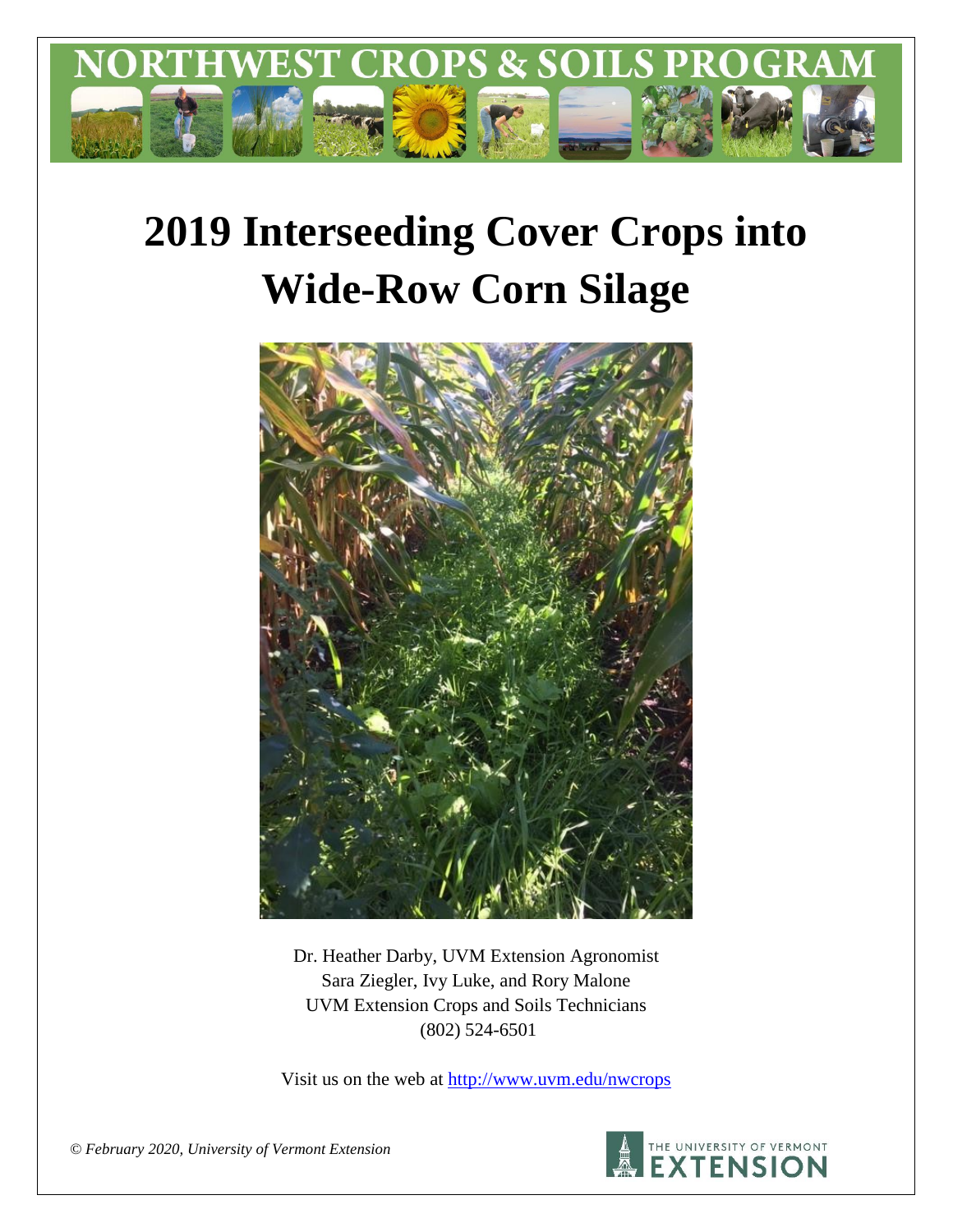## **2019 INTERSEEDING COVER CROPS INTO WIDE-ROW CORN SILAGE Dr. Heather Darby, University of Vermont Extension [heather.darby\[at\]uvm.edu](mailto:heather.darby@uvm.edu?subject=2013%20Long%20Season%20Corn%20Report)**

There has been increased interest in interseeding cover crops into corn. Cover cropping is a way to prevent soil erosion, maintain and/or improve soil nutrients, improve soil aggregation, prevent nutrient loss from runoff, and increase water retention. Such soil improvements can promote conditions that add resiliency to a crop, especially in light of extreme weather patterns that may affect yields. Interseeding can be beneficial by providing year round ground coverage and maximizing a short growing season by interseeding early to allow for full cover crop growth. It can be difficult to grow a successful cover crop, given other demands from a farm operation and weather limitations. One challenge that farmers face when trying to implement interseeding is establishing the cover crops into dense rows of corn. Shading by corn plants restricts cover crop growth especially as the season progresses. Traditionally corn is planted in dense 30-in. rows to maximize yields and decrease weed pressure. In 2018, Practical Farmers of Iowa conducted on-farm research trials to study the effect of wide rows (60-inch) on corn grain yields and cover crop biomass, and researchers saw mixed results (Gailans, 2018). This innovative practice may be a viable solution for farmers in the northeast but research needs to be conducted to determine the impact of wide rows on corn silage yield and quality and cover crop biomass. In 2019, the University of Vermont Extension Northwest Crops and Soils Program initiated a trial to examine the impact of corn row spacing on interseeded cover crop success, and corn yield and quality here in the northeast.

# **MATERIALS AND METHODS**

The experimental design was a randomized complete block with split plots and 4 replicates. Main plots were three combinations of row widths and corn populations (Table 1). The subplots were three different types of cover crops interseeded into corn; varietal information and seeding rate are provided in Table 2 below. Plots were 20' x 30'.

| <b>Treatment</b> | <b>Row widths</b><br>in. | Corn<br>populations<br>plants ac <sup>-1</sup> |
|------------------|--------------------------|------------------------------------------------|
| $60 - 25$        | 60                       | 25,000                                         |
| $30 - 30$        | 30                       | 30,000                                         |
| $30 - 34$        | 30                       | 34,000                                         |

**Table 1. Treatment descriptions for wide row corn trial, Alburgh, VT, 2019.**

Specifics of the trial management are included in Table 3. The soil type at the Alburgh location is a Covington silty clay loam. The seedbed was prepared with spring disking followed by a spike tooth harrow. The previous crop was corn grain.

Plots were planted on 30-May with a 4-row cone planter with John Deere row units fitted with Almaco seed distribution units (Nevada, IA) at a rate of 49,000 seeds ac<sup>-1</sup>. On 5-Jul, plots with 30-in. row spacing were thinned to either 30,000 or 34,000 plants ac<sup>-1</sup> depending on treatment; plots with 60-in. spacing were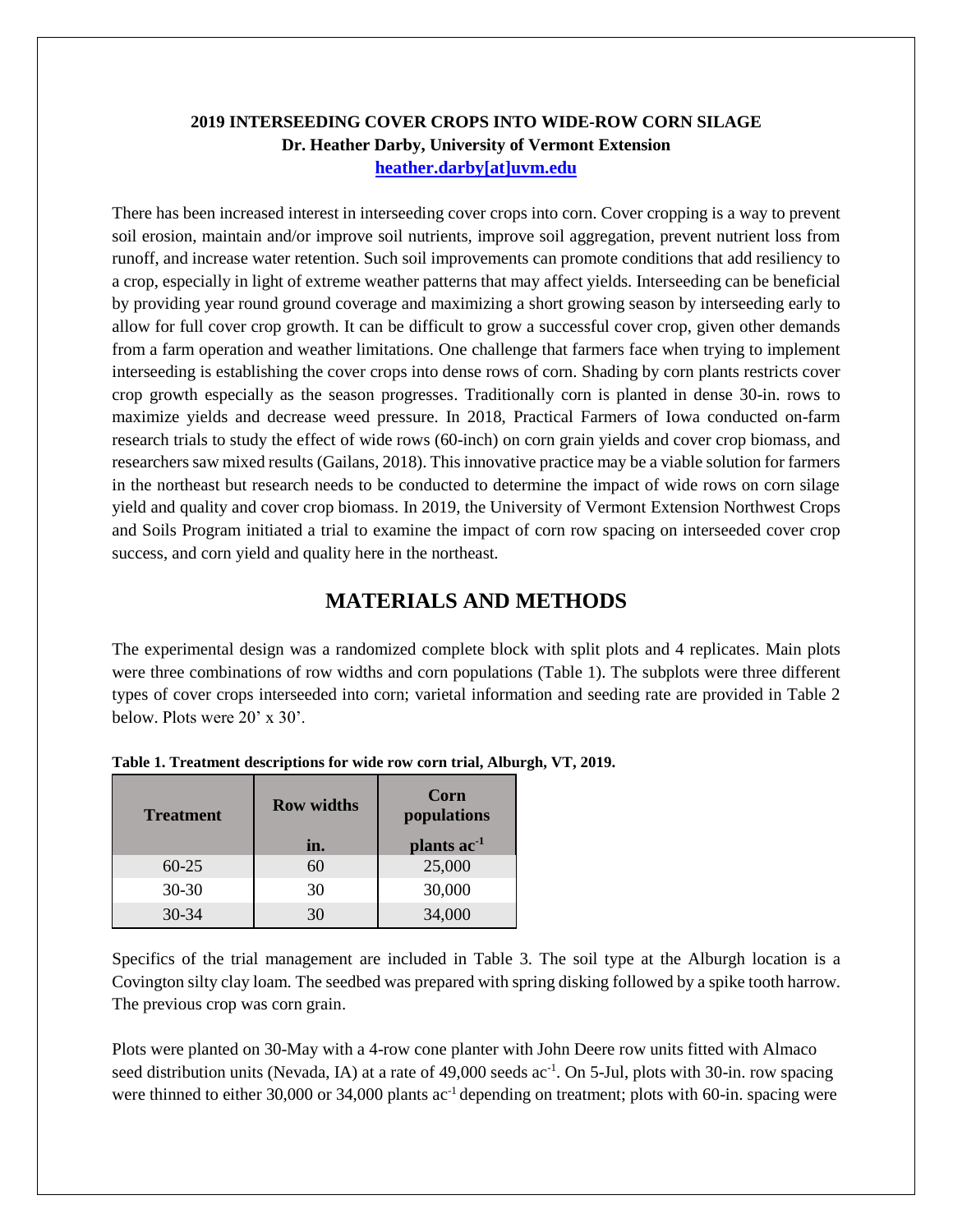not thinned. Plots consisted of 8 rows of corn 30 inches apart or 4 rows of corn 60 inches apart. Cover crops were interseeded into corn on 5-Jul and 9-Jul.

| <b>Cover crop</b>   | <b>Seeding rate</b><br>$\text{lbs}$ ac <sup>-1</sup> | <b>Species</b>                                                                |
|---------------------|------------------------------------------------------|-------------------------------------------------------------------------------|
| Cow pea             | 60                                                   | VNS                                                                           |
| Summer solar<br>mix | 50                                                   | cow pea 'Iron Clay', buckwheat 'VNS',<br>sunn hemp "VNS', Peredovik sunflower |
| Mix                 | 30                                                   | Annual ryegrass, tillage radish, red<br>clover                                |

**Table 2. Cover crop information for wide row corn trial, Alburgh, VT, 2019.**

Photosynthetic Active Radiation (PAR) was measured using a LI-COR LI-191R Line Quantum Sensor equipped with a LI-1500 GPS (Lincoln, NE) enabled data logger. In each plot two readings were taken, one above the corn canopy to capture the total available sunlight, and one under the canopy at approximately ground level in the center of the plot. These two measures were used to calculate PAR canopy infiltration (%). On 27-Sep, cover crop samples were taken, by collecting two  $0.25$  m<sup>2</sup> quadrats per plot. Samples were weighed and dried to determine yield and dry matter content. On 30-Sep, the corn was harvested with a John Deere 2-row chopper and a wagon fitted with scales. An approximate 1 lb subsample was taken from each plot and dried to calculate dry matter content. The dried subsamples were ground on a Wiley sample mill to a 2mm particle size and to 1mm particle size on a cyclone sample mill from the UDY Corporation. The samples were then analyzed for quality at the University of Vermont Cereal Testing Lab (Burlington, VT) with a FOSS NIRS (near infrared reflectance spectroscopy) DS2500 Feed and Forage analyzer.

| <b>Location</b>                        | <b>Borderview Research Farm</b> |  |  |  |  |  |  |
|----------------------------------------|---------------------------------|--|--|--|--|--|--|
|                                        | Alburgh, VT                     |  |  |  |  |  |  |
| Soil type                              | Covington silty clay loam       |  |  |  |  |  |  |
| <b>Previous crop</b>                   | Corn grain                      |  |  |  |  |  |  |
|                                        | $25,000 - 60$ in                |  |  |  |  |  |  |
| Plant population (seeds $ac-1$ )       | $34,000 - 30$ in                |  |  |  |  |  |  |
|                                        | $30,000 - 30$ in                |  |  |  |  |  |  |
| <b>Corn variety</b>                    | NK8618 (Roundup Ready) - 86RM   |  |  |  |  |  |  |
| Plot size (ft.)                        | $20 \times 30$                  |  |  |  |  |  |  |
| <b>Planting date</b>                   | Corn: 30-May                    |  |  |  |  |  |  |
|                                        | Cover crop: $5$ -Jul & 9-Jul    |  |  |  |  |  |  |
| <b>Tillage operations</b>              | Spring disk, spike tooth harrow |  |  |  |  |  |  |
| Starter fertilizer (gal $ac^{-1}$ )    | $5(9-18-9)$                     |  |  |  |  |  |  |
| Additional fertilizer (lbs $ac^{-1}$ ) | 200 (10-20-20)                  |  |  |  |  |  |  |
| <b>Harvest date</b>                    | Cover crop: 27-Sep              |  |  |  |  |  |  |
|                                        | Corn: 30-Sep                    |  |  |  |  |  |  |

**Table 3. Wide row corn agronomic and trial information, Alburgh, VT, 2019.**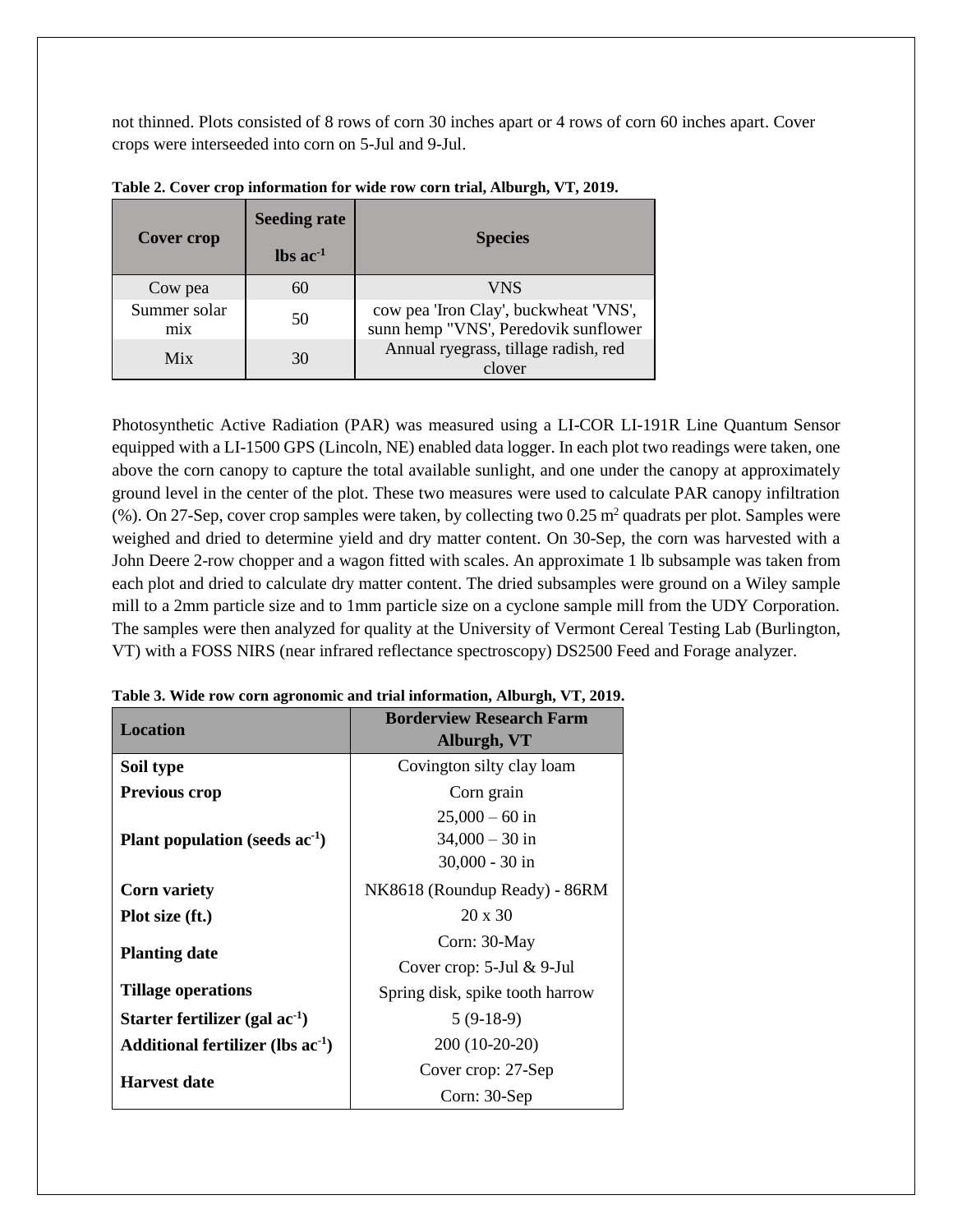Mixtures of true proteins, composed of amino acids, and non-protein nitrogen make up the crude protein (CP) content of forages. The CP content is determined by measuring the amount of nitrogen and multiplying by 6.25. The bulky characteristics of forage come from fiber. Forage feeding values are negatively associated with fiber since the less digestible portions of plants are contained in the fiber fraction. The detergent fiber analysis system separates forages into two parts: cell contents, which include sugars, starches, proteins, non-protein nitrogen, fats and other highly digestible compounds; and the less digestible components found in the fiber fraction. The total fiber content of forage is contained in the neutral detergent fiber (NDF). Chemically, this fraction includes cellulose, hemicellulose, and lignin. Because of these chemical components and their association with the bulkiness of feeds, NDF is closely related to feed intake and rumen fill in cows. Recently, forage testing laboratories have begun to evaluate forages for NDF digestibility (NDFD). This analysis can be conducted over a wide range of incubation periods from 30 to 240 hours. Research has demonstrated that lactating dairy cows will eat more dry matter and produce more milk when fed forages with optimum NDFD. Forages with increased NDFD will result in higher energy values and, perhaps more importantly, increased forage intakes. Forage NDFD can range from  $20 - 80\%$ NDF. The undigested NDF (uNDF) is the residue after fermentation for a given amount of time, from 30 to 240 hours. 240-hr uNDF is typically used for forages as it represents the indigestible fiber portion of the total DM content.

Yield data and stand characteristics were analyzed using mixed model analysis using the mixed procedure of SAS (SAS Institute, 1999). Replications within trials were treated as random effects, and hybrids were treated as fixed. Hybrid mean comparisons were made using the Least Significant Difference (LSD) procedure when the F-test was considered significant  $(p<0.10)$ .

Variations in yield and quality can occur because of variations in genetics, soil, weather, and other growing conditions. Statistical analysis makes it possible to determine whether a difference among treatments is real or whether it might have occurred due to other variations in the field. Yield data and stand characteristics were analyzed using the PROC MIXED procedure of SAS (SAS Institute, 1999). Replications within trials were treated as random effects, and application treatments were treated as fixed. Treatment mean pairwise comparisons were made using the Tukey-Kramer adjustment. Treatments were considered different at the 0.10 level of significance. At the bottom of each table, a level of significance is presented for each variable (i.e. yield). Treatments that differed at a level of significance >0.10 were

reported as being not significantly different. Treatments within a column with the same letter are statistically similar. In the example, treatment C is significantly different from treatment A but not from treatment B. This means that these treatments did not differ in yield. The same letter indicates that treatment B was not significantly lower than the top yielding treatment C, indicated in bold.

| <b>Treatment</b> | Yield            |
|------------------|------------------|
|                  | 6.0 <sup>b</sup> |
| B                | 7.5 <sup>a</sup> |
| C                | 9.0 <sup>a</sup> |
| Level of         | < 0.10           |
| significance     |                  |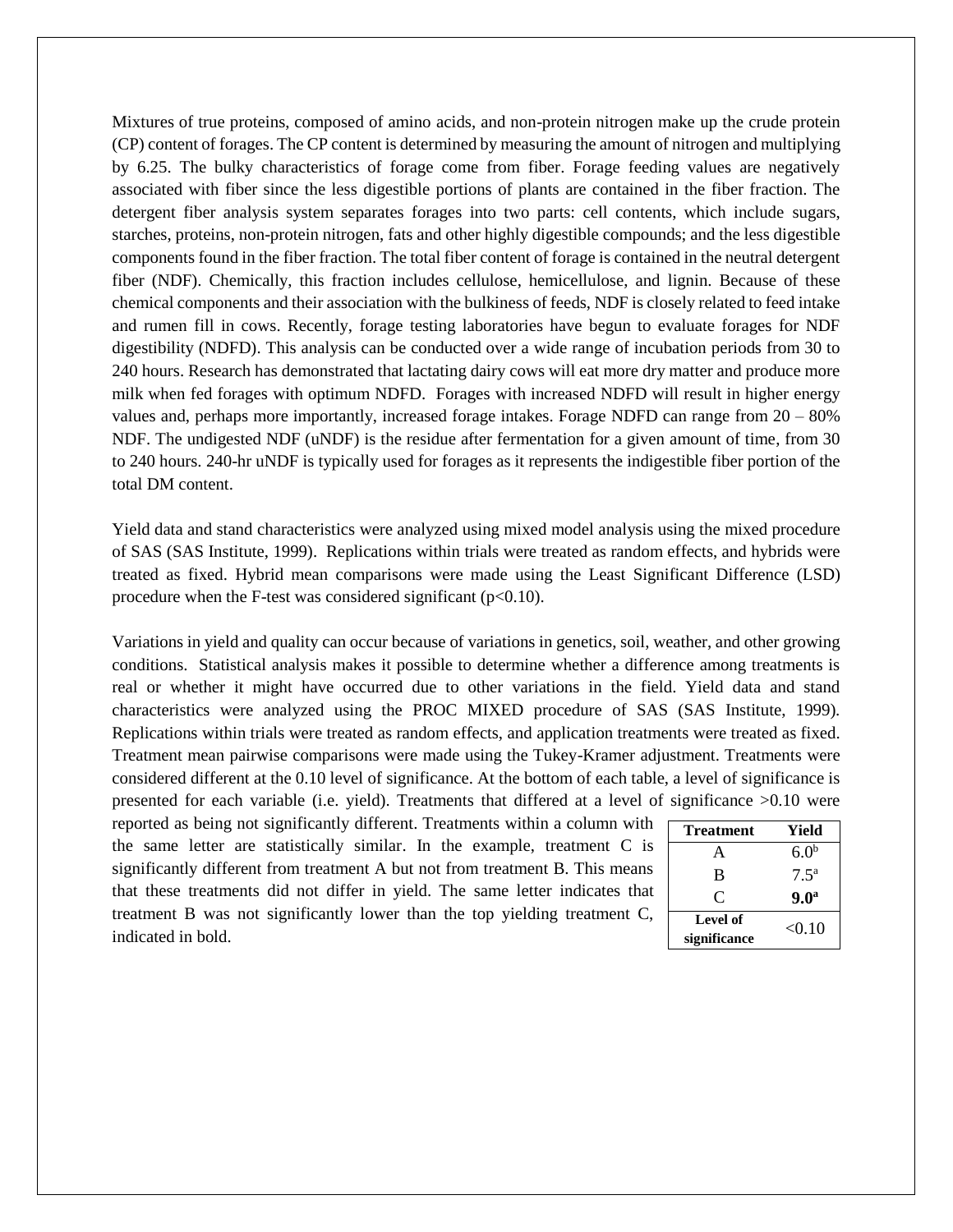### **RESULTS**

Weather data was recorded with a Davis Instrument Vantage Pro2 weather station, equipped with a WeatherLink data logger at Borderview Research Farm in Alburgh, VT (Table 4). Overall the season began cooler and wetter than normal but became hot and dry in the middle of the summer. The month of July brought above normal temperatures and little rainfall. The longest period without rainfall in July lasted 12 days. This dry period, which occurred around the time corn plants were developing tassels and silks for pollination, may have negatively impacted corn plant growth and productivity. This was evident in smaller than normal ears and poor tip fill experienced in corn fields around the region. However, these warm conditions did provide corn with well-needed Growing Degree Days (GDDs). Although the season was relatively cool a total of 2254 GDDs accumulated May-Sep, 42 above normal.

| Alburgh, VT                       | May     | June    | July    | August  | September |  |
|-----------------------------------|---------|---------|---------|---------|-----------|--|
| Average temperature $(^{\circ}F)$ | 53.3    | 64.3    | 73.5    | 68.3    | 60.0      |  |
| Departure from normal             | $-3.11$ | $-1.46$ | 2.87    | $-0.51$ | $-0.62$   |  |
|                                   |         |         |         |         |           |  |
| Precipitation (inches)            | 4.90    | 3.06    | 2.34    | 3.50    | 3.87      |  |
| Departure from normal             | 1.45    | $-0.63$ | $-1.81$ | $-0.41$ | 0.23      |  |
|                                   |         |         |         |         |           |  |
| Growing Degree Days (50-86°F)     | 189     | 446     | 716     | 568     | 335       |  |
| Departure from normal             | -9      | $-29$   | 76      | $-13$   | 17        |  |

**Table 4. Weather data for Alburgh, VT, 2019.**

Based on weather data from a Davis Instruments Vantage Pro2 with WeatherLink data logger.

Historical averages are for 30 years of NOAA data (1981-2010) from Burlington, VT.

Measurements of light infiltration began at the time of interseeding (9-Jul) and continued until 9-Sep (Figure 1). Light infiltration was highest for 60-in row widths until 6-Aug. In August, light infiltration was below 20% for both row widths but increased slightly as corn began to dry down and become more mature.



**Figure 1. Percent light infiltration through canopy to soil surface by row width, Alburgh, VT, 2019**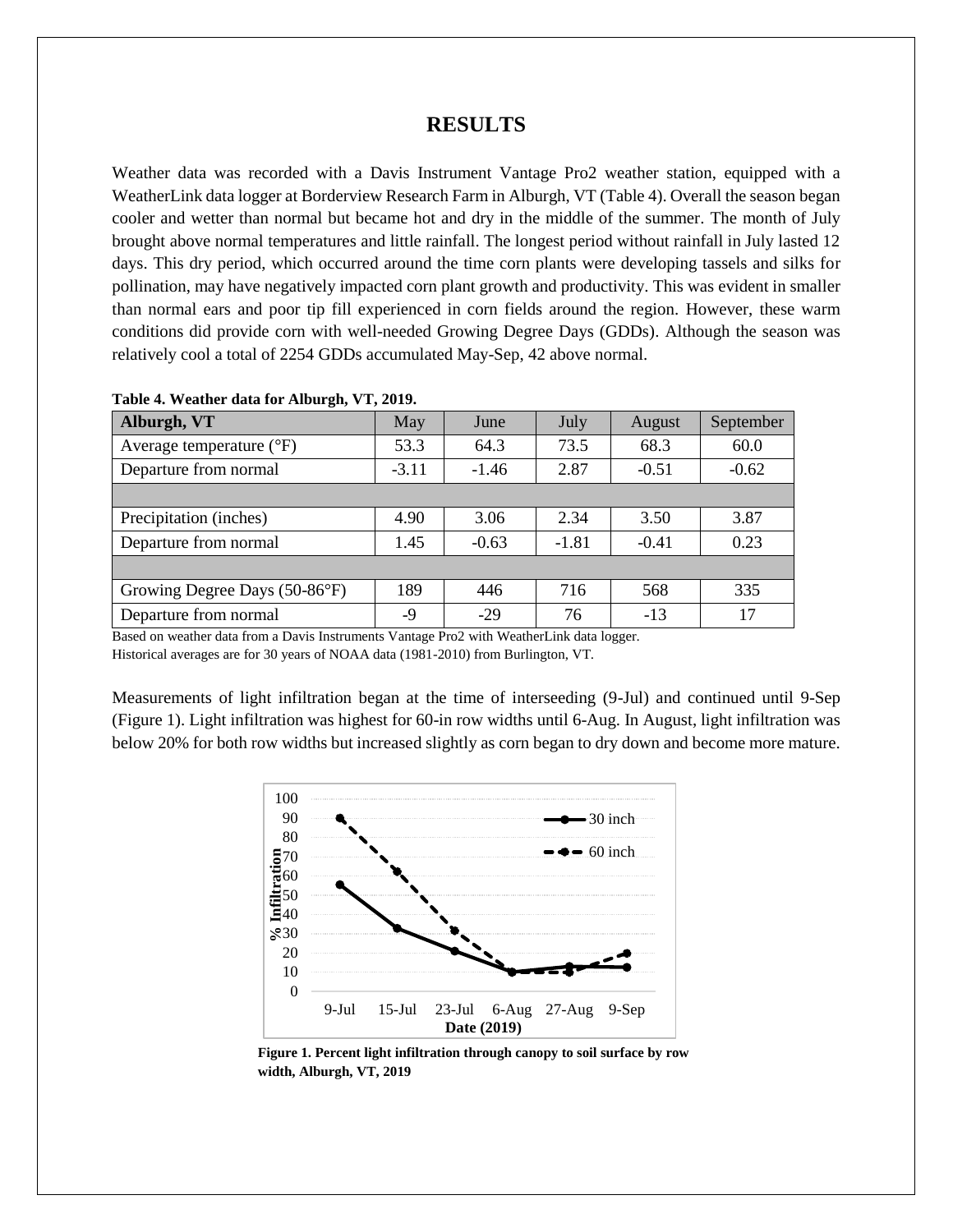#### *Cover crop by row spacing interaction*

There was a significant interaction  $(p=0.0304)$  between row width and cover crop treatment for predicted milk yield (lbs) per acre (Figure 2). The corn silage grown in combination with the Summer Solar cover crop mixture resulted in the highest predicted lbs of milk per acre for the 60-25 and the 30-34 treatment. Interestingly, the annual ryegrass/radish/clover mix resulted in the highest milk per acre for the 30-30 treatment and the lowest milk per acre for the 60-25 and 30-34 treatments. This difference indicates that the Summer Solar mix may have contributed more to overall yield/quality in the 60-in rows compared to the 30-inch rows. This makes sense as the Summer Solar mix contained species, such as sunflower, that may have actually provided some additional yield in the sider row. The ryegrass/radish mixture was shorter and with less biomass, hence likely contributing less in the case of the 60-in rows. There were no significant interactions between other harvest or quality measures.



**Figure 2. Predicted milk ac-1 for each cover crop type by row width/population treatment, Alburgh, VT, 2019.** 

#### *Cover crop results*

There were significant differences in dry matter yield between cover crop types (Table 5). All three cover crop types were significantly different from one another. Cow peas had the highest dry matter yield (1397 lbs ac-1) and that was almost 3 times more than the lowest yielding cover crop, which was the mix of annual ryegrass, tillage radish, and red clover (502 lbs ac<sup>-1</sup>).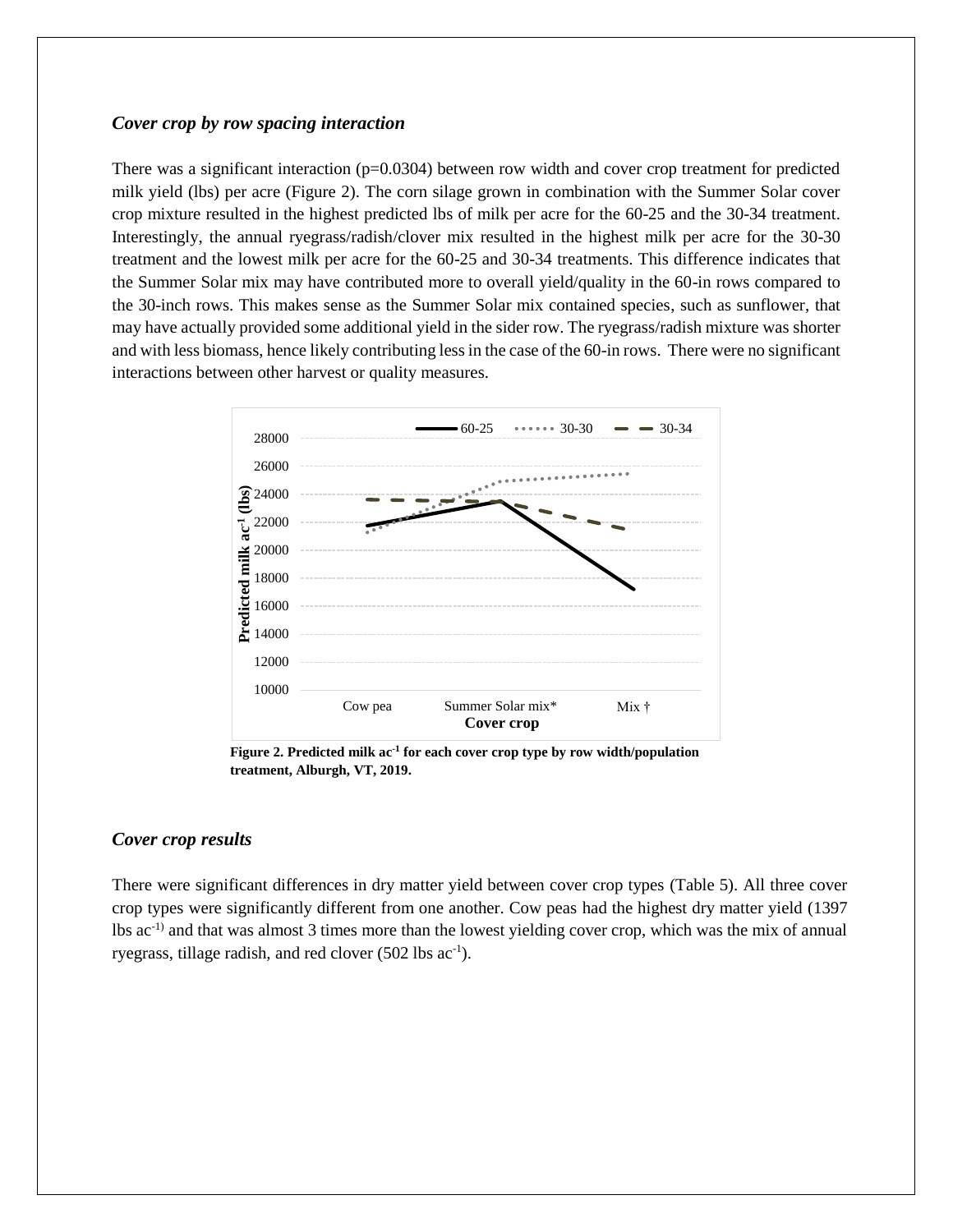| Table 5. Impact of cover crop type on cover crop yield, Alburgh, VT, 2019. |  |  |
|----------------------------------------------------------------------------|--|--|
|                                                                            |  |  |

| Cover crop $t$    | Dry matter yield              |
|-------------------|-------------------------------|
|                   | $\text{lbs}$ ac <sup>-1</sup> |
| Cow pea           | $1397^{\circ +}$              |
| Summer Solar mix* | $1017^{\rm b}$                |
| Mix <sup>†</sup>  | 502 <sup>c</sup>              |
| $p$ value         | < .0001                       |
| Trial mean        | 1035                          |

†Treatments within a column with the same letter are statistically similar. Top performers are in **bold**.

ᵵ Cow pea 'Iron Clay'; Summer Solar mixture, cowpea 'Iron Clay', buckwheat 'VNS', sunn hemp "VNS', Peredovik sunflower; Mix, annual ryegrass 'VNS', tillage radish 'Ground Hog', red clover 'Mammoth'.

Cover crop type had no significant impact on corn harvest yield or quality (Table 6). The corn yields averaged 21.5 tons per acre with an average dry matter of 41.2%. The only quality parameter that was significantly different between cover crop treatments was the predicted milk (lbs) ac<sup>-1</sup>. The summer solar mix had a predicted milk yield of 23,972 lbs ac<sup>-1</sup>, which was statistically similar to the cow pea treatment.

| Cover                     | <b>DM</b>     | Yield,<br>35%<br><b>DM</b> | <b>Starch</b> | Crude<br>protein | Lignin    | Ash       | ADF       | <b>NDF</b> | $24-hr$<br><b>NDFD</b> | $48-hr$<br><b>NDFD</b> | $240-hr$<br><b>uNDF</b> |                    | <b>Milk</b>              |
|---------------------------|---------------|----------------------------|---------------|------------------|-----------|-----------|-----------|------------|------------------------|------------------------|-------------------------|--------------------|--------------------------|
| crop $t$                  | $\frac{0}{0}$ | tons<br>$ac^{-1}$          |               |                  | -% DM-    |           |           |            |                        | -----% NDF----         | $%$ DM                  | lbs.<br>$ton^{-1}$ | $lbs$ ac <sup>-1</sup>   |
| Cow<br>pea                | 41.0          | 21.6                       | 29.5          | 8.24             | 2.65      | 4.57      | 26.3      | 46.7       | 52.6                   | 63.7                   | 12.2                    | 2937               | $2222^{ab}$ <sup>+</sup> |
| Summer<br>Solar<br>$mix*$ | 40.7          | 22.7                       | 30.8          | 8.16             | 2.64      | 4.19      | 25.6      | 46.0       | 52.1                   | 63.3                   | 12.3                    | 2981               | $23972^{\rm a}$          |
| $Mix \dagger$             | 41.9          | 21.0                       | 32.2          | 8.07             | 2.62      | 4.09      | 24.8      | 44.7       | 52.3                   | 64.3                   | 11.5                    | 2972               | 21359 <sup>b</sup>       |
| $p$ value                 | <b>NS¥</b>    | <b>NS</b>                  | <b>NS</b>     | <b>NS</b>        | <b>NS</b> | <b>NS</b> | <b>NS</b> | <b>NS</b>  | <b>NS</b>              | <b>NS</b>              | <b>NS</b>               | <b>NS</b>          | 0.0803                   |
| Trial<br>mean             | 41.2          | 21.5                       | 30.8          | 8.16             | 2.64      | 4.29      | 25.6      | 45.8       | 52.3                   | 63.7                   | 12.0                    | 2963               | 22518                    |

#### **Table 6. Impact of cover crop type on corn harvest and quality, Alburgh, VT, 2019.**

†Treatments within a column with the same letter are statistically similar. Top performers are in **bold**.

ᵵ Cow pea 'Iron Clay'; Summer Solar mixture, cowpea 'Iron Clay', buckwheat 'VNS', sunn hemp "VNS', Peredovik sunflower; Mix, annual ryegrass 'VNS', tillage radish 'Ground Hog', red clover 'Mammoth'.

¥NS: no significant difference at p=0.10.

#### *Row width and population results*

There was a significant impact on cover crop yield by row width and population (Table 7). The cover crops grown in the 60-25 treatment had the highest dry matter yield at 1924 lbs ac<sup>-1</sup>. Cover crops in the 60-in. rows yielded almost 3 times more than either of the other two treatments. There was no significant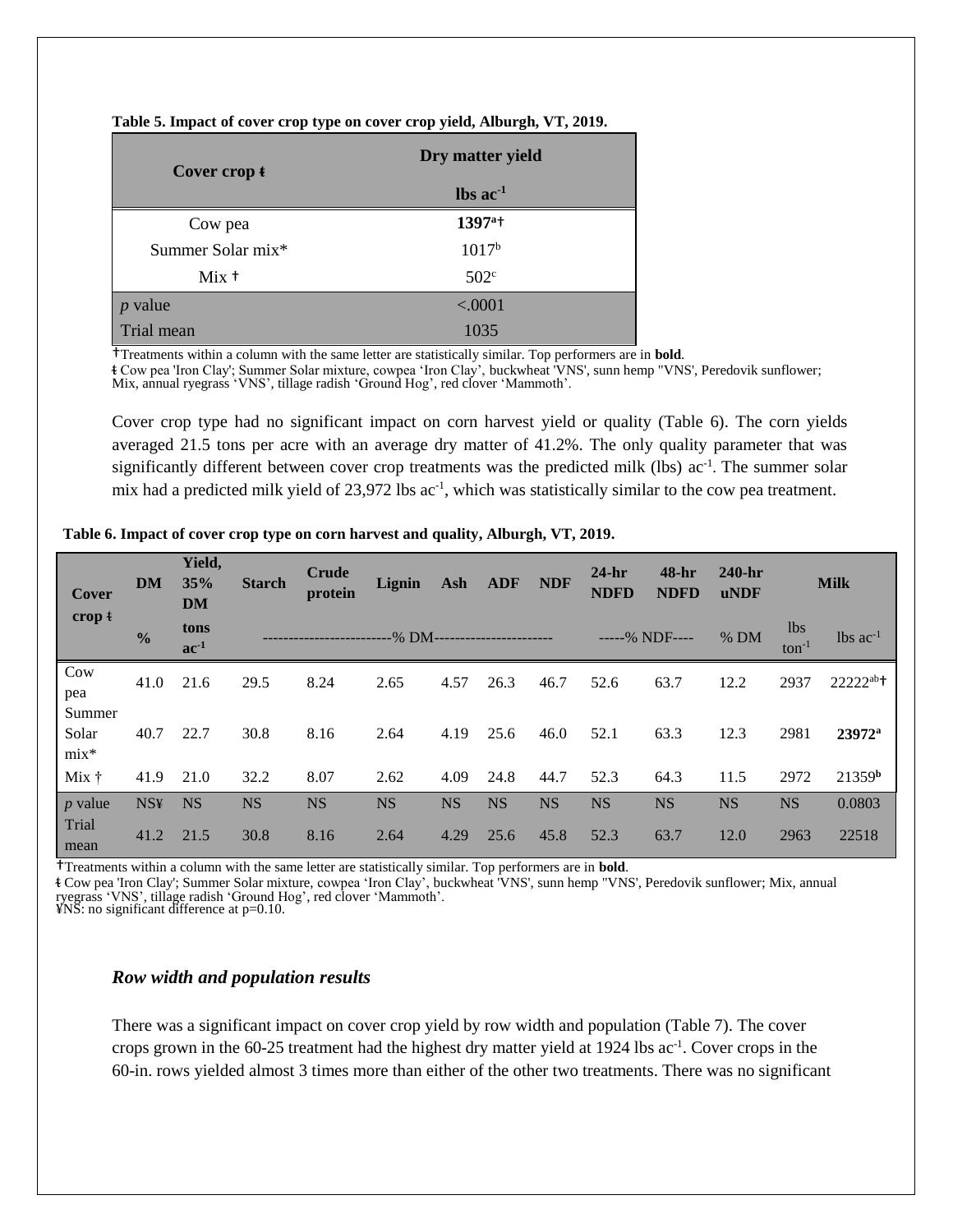difference between the 30-in. rows with a corn population of 30,000 plants  $ac^{-1}$  and the rows with 34,000 plants ac<sup>-1</sup>.

| <b>Treatment</b> | <b>DM</b> yield          |  |
|------------------|--------------------------|--|
|                  | $\ln$ s ac <sup>-1</sup> |  |
| $60 - 25$        | 1924 <sup>a+</sup>       |  |
| 30-30            | 678 <sup>b</sup>         |  |
| 30-34            | 502 <sup>b</sup>         |  |
| $p$ value        | < .0001                  |  |
| Trial mean       | 1035                     |  |

#### **Table7. Impact of row width and population on cover crop yield, Alburgh, VT, 2019.**

†Treatments within a column with the same letter are statistically similar. Top performers are in **bold**.

Row width and plant population significantly impacted corn yields (Table 8). The 30-in. rows with 30,000 plants ac<sup>-1</sup> had the highest yield at 23.1 tons ac<sup>-1</sup>, and that was statistically similar to the 30-in. rows of 34,000 plants  $ac^{-1}(22.3 \text{ tons } ac^{-1})$ . This indicates that similar corn silage yields can be obtained with less seed, potentially an economic savings to the farmer. The corn grown in 60-in rows yielded 2 to 3 tons less per acre compared to 30-in row corn. There was a significant difference in predicted milk (lbs) ac<sup>-1</sup> between row width and population treatments. The 30-in. rows with 30,000 plants ac<sup>-1</sup> had a predicted 23,899 lbs ac<sup>-1</sup>, which was statistically similar to the 30-in. rows with 34,000 plants ac<sup>-1</sup>.

| <b>Treatment</b> | <b>DM</b>     | Yield,<br>35%<br><b>DM</b> | <b>Starch</b> | <b>Crude</b><br>protein | Lignin    |           | Ash ADF   | <b>NDF</b> | $24-hr$<br><b>NDFD</b> | $48-hr$<br><b>NDFD</b> | $240$ -hr<br><b>uNDF</b> |                    | <b>Milk</b>            |
|------------------|---------------|----------------------------|---------------|-------------------------|-----------|-----------|-----------|------------|------------------------|------------------------|--------------------------|--------------------|------------------------|
|                  | $\frac{0}{6}$ | tons<br>$ac^{-1}$          |               |                         |           |           |           |            |                        | -----% NDF-----        | $%$ DM                   | lbs.<br>$ton^{-1}$ | $lbs$ ac <sup>-1</sup> |
| $60 - 25$        | 40.7          | $19.8^{b}$                 | 32.2          | 8.24                    | 2.58      | 4.26      | 25.0      | 44.6       | 52.3                   | 64.6                   | 11.7                     | 3001               | $20829$ <sup>b+</sup>  |
| $30 - 30$        | 41.1          | $23.1^{\rm a}$             | 29.6          | 8.27                    | 2.63      | 4.31      | 26.0      | 46.5       | 52.6                   | 63.7                   | 12.1                     | 2959               | 23899 <sup>a</sup>     |
| 30-34            | 41.8          | $22.3^{\rm a}$             | 30.6          | 7.96                    | 2.71      | 4.29      | 25.6      | 46.2       | 52.1                   | 62.9                   | 12.3                     | 2930               | 22825 <sup>a</sup>     |
| $p$ value        | NSt           | < 0.05                     | <b>NS</b>     | <b>NS</b>               | <b>NS</b> | <b>NS</b> | <b>NS</b> | <b>NS</b>  | <b>NS</b>              | <b>NS</b>              | <b>NS</b>                | <b>NS</b>          | < 0.05                 |
| Trial mean       | 41.2          | 21.5                       | 30.8          | 8.16                    | 2.64      | 4.29      | 25.6      | 45.8       | 52.3                   | 63.7                   | 12.0                     | 2963               | 22518                  |

#### **Table 8. Corn harvest measures and quality by treatment, Alburgh, VT, 2019.**

†Treatments within a column with the same letter are statistically similar. Top performers are in **bold**.

ᵵ NS: no significant difference at p=0.10.